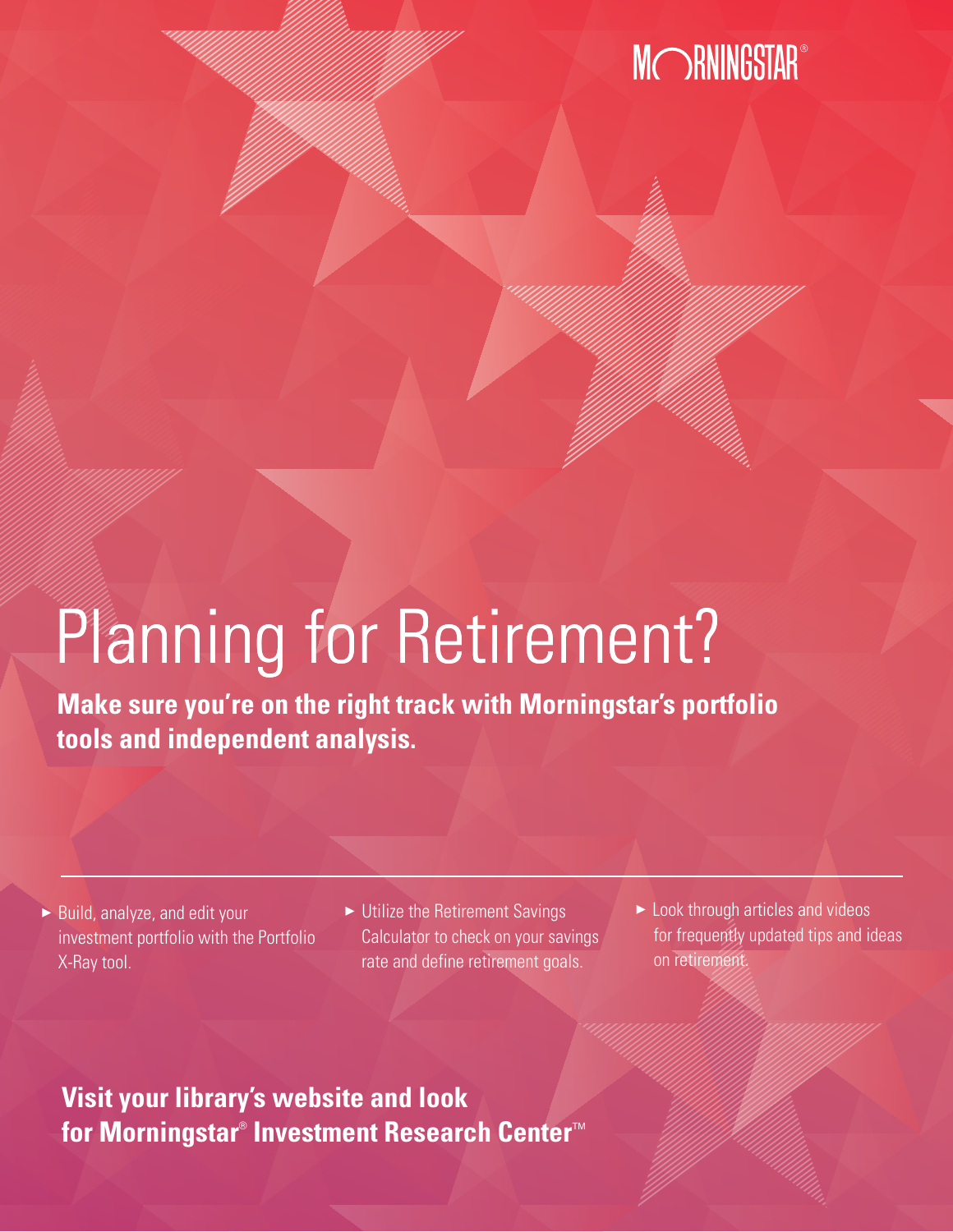## MORNINGSTAR®

# New to Investing?

**Get started with Morningstar's informative videos and analyst insights, free from your library.**

- $\blacktriangleright$  Take an online, self-paced course with Morningstar's Investing Classroom to begin learning the basics.
- $\triangleright$  Watch videos and read commentary from Morningstar and industry experts.
- $\blacktriangleright$  Utilize the glossary and methodologies when you come across a new term or rating.

#### **Visit your library's website and look** for Morningstar® Investment Research Center™